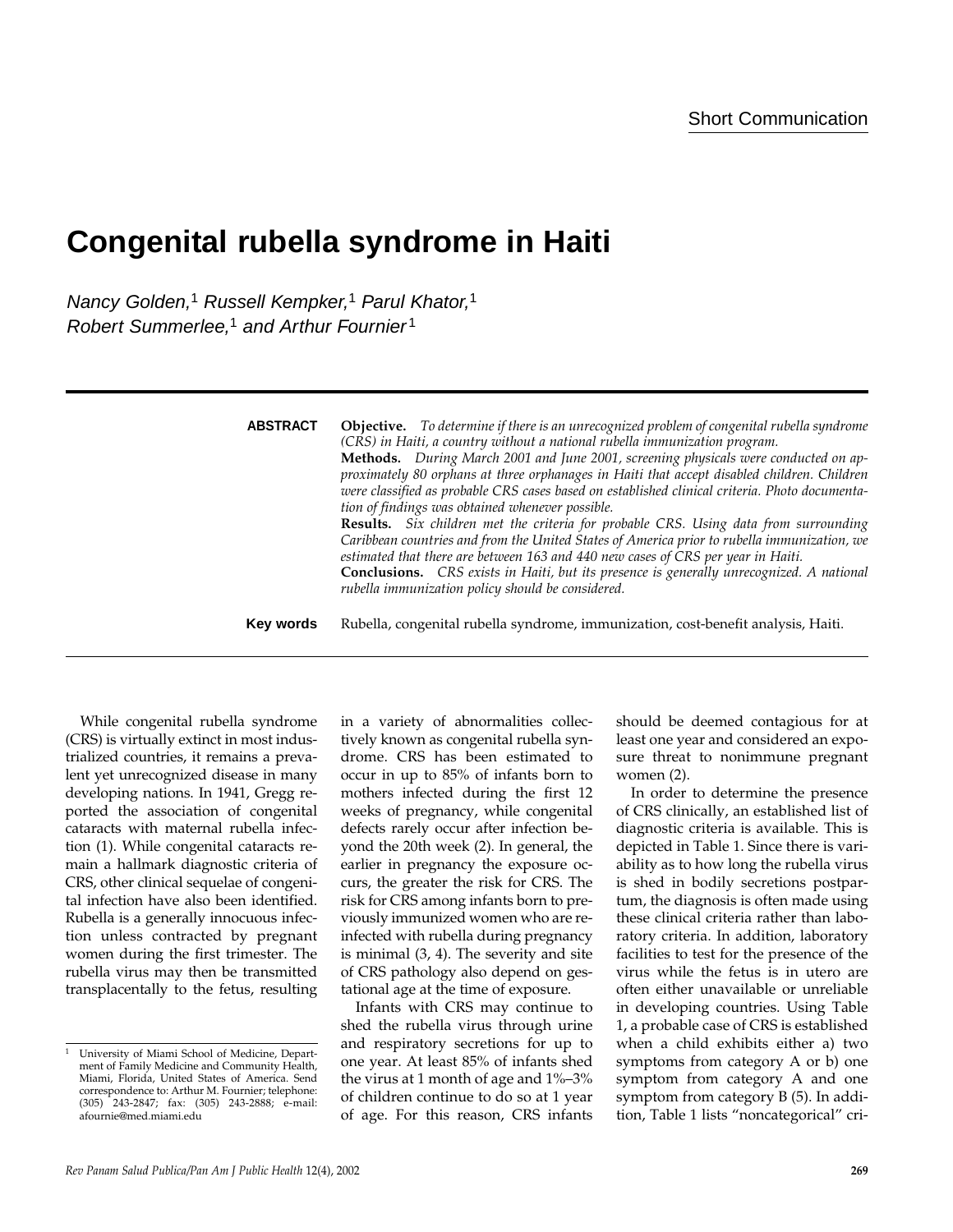| Category       | Ocular                                          | Central Nervous System                                    | Cardiac                                                                                               | Other                                                                                                |
|----------------|-------------------------------------------------|-----------------------------------------------------------|-------------------------------------------------------------------------------------------------------|------------------------------------------------------------------------------------------------------|
| A              | Cataracts<br>Glaucoma<br>Pigmentary retinopathy | <b>Deafness</b>                                           | Congenital heart disease<br>(including patent ductus)<br>arteriosus and pulmonary<br>artery stenosis) | N <sub>Aa</sub>                                                                                      |
| B              | <b>NA</b>                                       | Mental retardation<br>Microcephaly<br>Meningoencephalitis | <b>NA</b>                                                                                             | Jaundice<br>Thrombocytopenic purpura<br>Splenomegaly<br>Radiolucent bone disease                     |
| Noncategorical | Microphthalmia                                  | Autism                                                    | Ventricular septal defect<br>Coarctation of the aorta                                                 | <b>Hepatitis</b><br>Diabetes mellitus<br>Hepatomegaly<br>Interstitial pneumonitis<br>Hyperthyroidism |

| TABLE 1. Clinical criteria for congenital rubella syndrome (CRS) used in study of CRS, Haiti, 2001 |
|----------------------------------------------------------------------------------------------------|
|----------------------------------------------------------------------------------------------------|

<sup>a</sup> NA = Not applicable.

teria that are associated with CRS but that have less diagnostic significance. Moreover, an accurate diagnosis of CRS can be made when a child exhibits the classic triad of CRS symptoms: congenital cataracts, heart disease, and deafness (6).

In our research results described below, we report six cases of probable CRS among handicapped children in Haiti, identified in the manner just described. Given the emotional, social, and economical costs that CRS inflicts on these children, their families, and society in general, we believe that strategies for rubella immunization in developing countries such as Haiti are worthy of consideration.

Attempts to develop national rubella immunization programs have been increasing worldwide. By 1999, according to the World Health Organization (7), 105 countries had introduced rubella vaccine in their national immunization programs, an increase of 27 countries from 1997. Also by 1999, 79% of the countries in the Americas had instituted national rubella vaccination programs, the highest percentage of any of the World Health Organization regions. In 1998, 18 of the 19 member countries of the Caribbean Epidemiology Center initiated plans for rubella vaccine mass campaigns, based in part on data from cost-benefit analyses (7). Over the last several years, the use of

rubella vaccine in immunization programs for children in the Americas has continued growing. As of early 2002, the vaccine was being used in 38 countries and territories of the Americas though not yet in Haiti—and was being administered to more than 90% of one-year-old children (8).

The current immunization program in Haiti is supported by the Pan American Health Organization. Required immunizations are diphtheriapertussis-tetanus (DPT), measles, and oral polio vaccine (OPV). In addition, a BCG vaccine for children has recently been reinstituted. The 2001 immunization coverage rates in Haiti were 49% for DPT, 53% for measles, 53% for OPV, and 49% for BCG (9).

# **METHODS**

Medical students and faculty associated with Project Medishare, a charitable organization committed to improving the health of the people of Haiti, have been performing screening examinations for institutionalized orphans in Haiti for the past five years. During our spring and summer trips in 2001, in March and June, respectively, we screened approximately 80 children at three different orphanages in Haiti that accept handicapped children. Our examinations revealed several children that may represent cases of congenital rubella syndrome. These children were categorized as "probable" cases based on the clinical criteria shown in Table 1. When possible, diagnostic findings were documented using digital photography.

# **RESULTS**

Six children met the criteria for probable CRS. They ranged in age from 1.1 years to 14 years old. The most common clinical finding, present in four of the six children, was cataracts. Other clinical presentations included deafness, microcephaly, mental retardation, autism, type 1 diabetes mellitus, and symptoms that may be evidence of prior meningoencephalitis, including nuchal rigidity and muscular spasticity. These cases are summarized in Table 2.

#### **DISCUSSION**

Congenital rubella syndrome (CRS) is extremely rare in countries with mandatory rubella immunizations. Unfortunately, these immunizations are not a requirement in many developing countries, including Haiti, which is the poorest nation in the Western Hemisphere. We believe the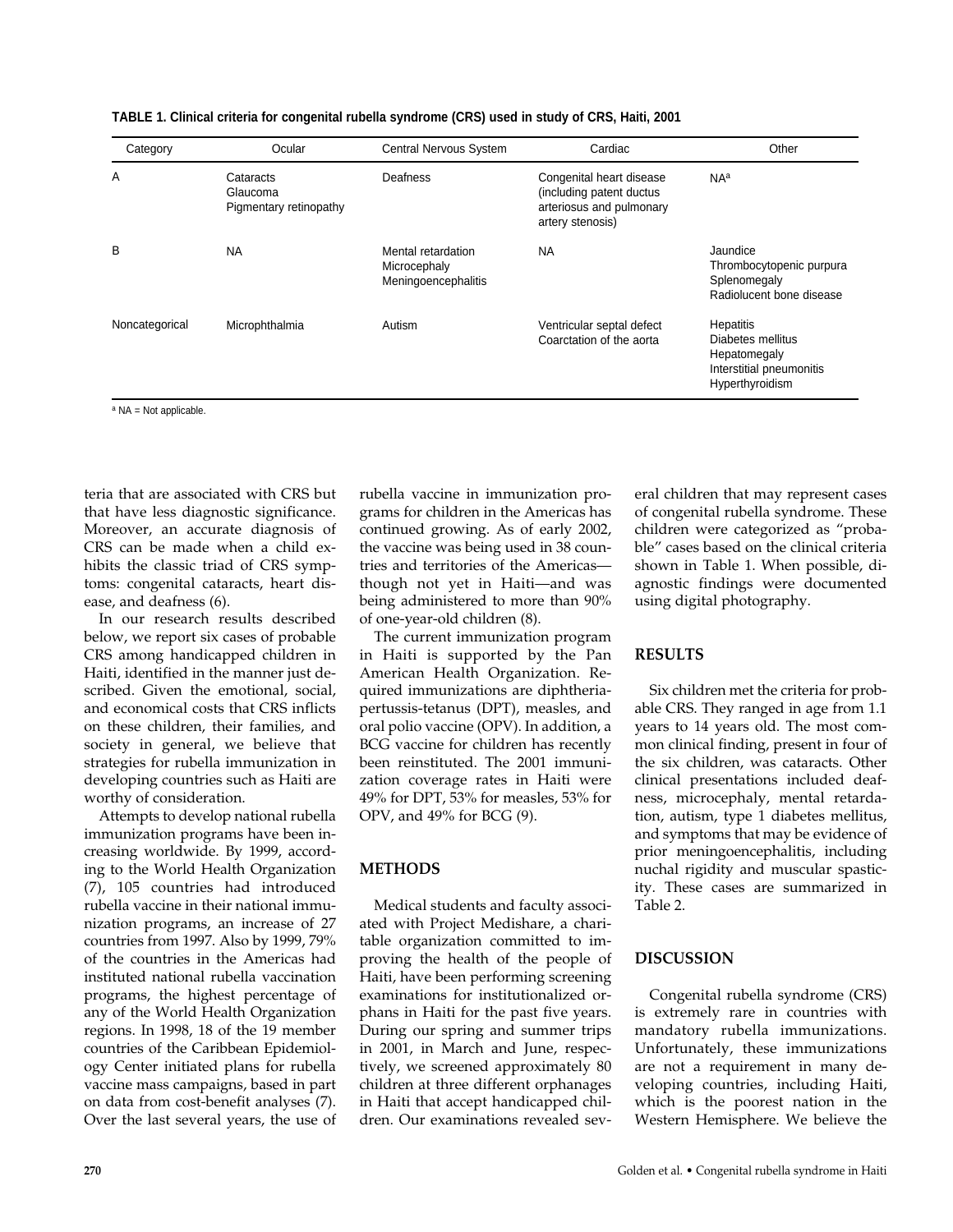| Case | Sex    | Age (years) | CRS clinical criteria                                                    |
|------|--------|-------------|--------------------------------------------------------------------------|
| 1    | Female | 1.5         | Cataract, left eye<br>Deafness<br>Nuchal rigidity<br>Muscular spasticity |
| 2    | Female | 1.1         | <b>Bilateral cataracts</b><br>Microcephaly<br>Mental retardation         |
| 3    | Female | 14          | Deafness<br>Mental retardation                                           |
| 4    | Female | 6           | <b>Bilateral cataracts</b><br>Splenomegaly<br>Type 1 diabetes mellitus   |
| 5    | Female | 1.6         | <b>Bilateral cataracts</b><br>Microcephaly                               |
| 6    | Female | 8           | Deafness<br>Mental retardation<br>Autism                                 |

**TABLE 2. Summary of congenital rubella syndrome (CRS) cases identified in study of CRS in Haiti, 2001**

documentation of the cases that we encountered will serve as evidence that CRS is a health problem needing urgent attention in Haiti. In the past, case reports have been proven to be effective in identifying similar problems  $(10).$ 

The incidence of CRS must be determined in order to demonstrate that there is a need for a national vaccination program against rubella. No such data currently exist in Haiti. However, a review of rubella seroprevalence studies from the entire Caribbean region shows that 30%–50% of women of childbearing age remain susceptible to rubella infection (11). Furthermore, rough estimates have been made that 20 000 or more infants are born with CRS each year in the countries of Latin America and the Caribbean (12). These numbers are not surprising, given the high fertility rates, multiple births, crowding, and young maternal age commonly seen in these nations.

#### **Estimated CRS incidence in Haiti**

Using two different methods, we indirectly estimated the CRS incidence in Haiti. For the first estimation, we

used the CRS incidence during prevaccination years in the United States of America and applied it to the following formula:

Incidence of CRS = (total population  $\times$  birth rate)  $\times$  (# new CRS cases annually/100 000 births)

Assuming for Haiti a total population of eight million people and a birth rate of  $34/1$  000 persons (13) as well as a reported rate of 60 new CRS cases/100 000 live births in the United States during prevaccination years (2), the estimated CRS incidence in Haiti is 163 cases per year.

For our second estimation, we applied the average of the prevaccination CRS incidences from rural Jamaica and from rural Trinidad (14) to the above formula. The average was 162/ 100 000 births, giving us an incidence of 440 cases per year in Haiti.

Of the two estimates that we computed, we believe the second is a more accurate representation of the true CRS incidence in Haiti. That is because, according to the World Health Organization, the incidence of CRS in countries with no reliable data on the age-specific prevalence of rubella infection usually parallels the overall incidence for the region (14). Our two calculated incidences of CRS may both underrepresent the incidence of infection, since the calculations do not take into account the amount of fetal loss due to CRS. When the mother is infected during the first trimester, the risk of spontaneous abortion increases by approximately 50% (11).

#### **Cost-effectiveness of a vaccination program**

Before any national vaccination program can be established, it must be proven to be cost-effective. To determine the cost of CRS to society, the medical costs of caring for a child with CRS and his or her lost work productivity must both be considered.

The cost of institutionalization of a CRS child in Haiti is highly variable, so we extrapolated from relevant data on developing countries in the Caribbean and Central America (15). In Panama, the annual cost to treat a CRS case was estimated at US\$ 2 291 in 1989, and in Jamaica the annual cost was estimated at US\$ 13 482 in 1997. According to estimates made in 1997, the lifetime cost to treat a CRS case ranged from US\$ 50 000 in Barbados to US\$ 63 990 in Guyana. In comparison, in the United States in the 1980s, the lifetime cost of caring for a CRS patient was estimated at US\$ 300 000 (15).

In addition to medical costs, many of the complications of CRS prevent people afflicted with the disease from entering the workforce, resulting in a significant loss of productivity to society. The Pan American Health Organization (PAHO) reported that the 1999 average life expectancy in Haiti was 54.5 years (13). In addition, the United States Department of State reported that the 1999 gross domestic product (GDP) in Haiti was US\$ 4.115 thousand million and that the labor force included 4.38 million people (16). Dividing the GDP by the size of the labor force gives a GDP per worker of US\$ 940. Estimating an average working lifetime of 40.5 years (assuming a child begins work at 14 years of age),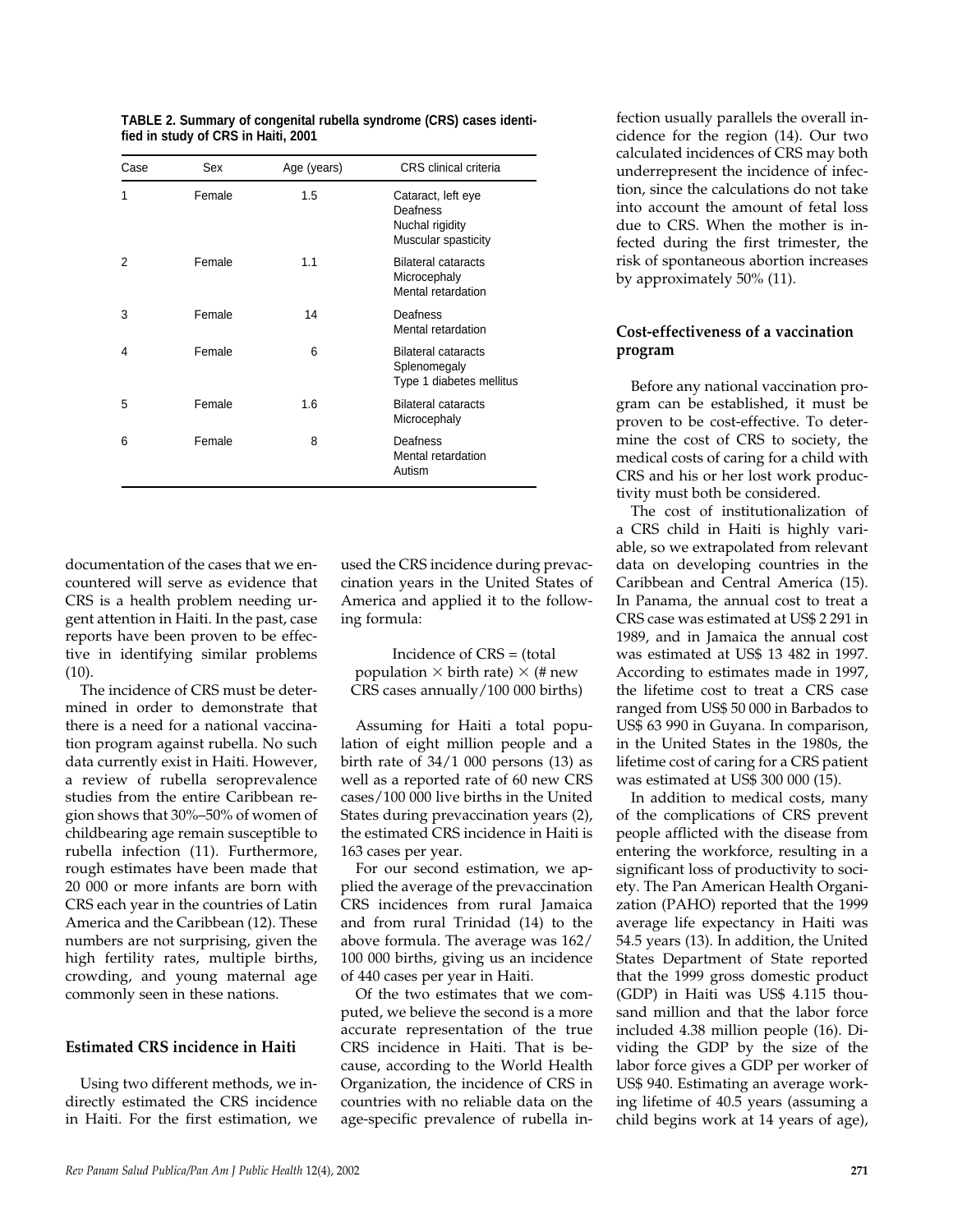Haiti would lose US\$ 38 053 in productivity for each person infected with CRS, assuming they would not enter the work force. The previously mentioned costs address only the financial burden to society of CRS children. The emotional costs to parents and society, while immeasurable, are significant and must also be considered.

The cost of rubella vaccine is US\$ 0.15 per dose, based on a 1996 United Nations Children's Fund discounted vaccine price (11). Using this estimate, one can calculate the cost of preventing one case of CRS by using the following equation:

#### (100 000 live births/CRS incidence per 100 000 live births)  $\times$  (cost of vaccine/dose)

In this equation, the "(100 000 live births/CRS incidence per 100 000 live births)" term gives the number of uninfected infants born for each infant born infected with CRS. This value is equivalent to the number of uninfected mothers per infected mother, and thus, the number of mothers that would need to be immunized in order to prevent the birth of one CRS infant. Using the previously calculated average CRS incidence from Jamaica and Trinidad of 162/100 000 live births per year in the above equation, the cost of preventing one case of CRS in Haiti is US\$ 92.60. The above calculations strongly suggest that a national rubella vaccination program in Haiti would be cost-effective.

We have not included non-vaccine costs, since a rubella immunization program could easily be added to existing programs for DPT, polio, BCG, and measles. This would require only a marginal increase in cost, as the personnel and supplies for vaccine administration in Haiti are already funded, with assistance coming from PAHO and other organizations.

There is currently a controversy in the scientific literature concerning rubella immunization and pregnancy. Many fear that a rubella vaccine administered to women shortly before conception or during pregnancy could lead to infection of the fetus. While post-vaccination fetal damage has not been found, women are cautioned against pregnancy for three months after being vaccinated (5).

The rubella vaccine is often administered in combination with the measles and mumps vaccines (MMR vaccine). Case reports of suspected meningitis and encephalitis due to strains of the measles virus in the MMR vaccine have raised questions concerning the value of mass immunizations with this combined vaccine (17). These concerns have recently been resolved by a large study demonstrating the safety of the MMR vaccine and, in particular, the lack of any resulting febrile seizures (18). In addition, allegations that measles vaccine causes autism have been discredited (19). We would argue that the concerns about possible adverse events from vaccination are insignificant in comparison to the costs, disability, and suffering caused by CRS in the absence of vaccination.

#### **Strategies for immunization**

Due to its consistent immunogenicity and lack of side effects, rubella strain RA 27/3 is used by most developed countries, except Japan (2). Japan produces a vaccine that includes the TO336 rubella strain. The standard vaccine dose for both vaccines is 1 000 plaque-forming units administered subcutaneously, either alone or in combination with the measles and mumps vaccine. Excellent immune responses are seen with both single and combination vaccines. A single rubella immunization is sufficient for lifetime immunity. It should be noted that there is significant deterioration of the rubella vaccine at room temperature after three months.

Various rubella immunization strategies have been suggested. According to Plotkin (2), the vaccination of infants will lead to the eradication of CRS in 30–40 years, the vaccination of school-age girls to eradication in 10–20 years, and the vaccination of women to immediate eradication if 100% vaccination is achieved.

In a country of limited resources such as Haiti, it is imperative to develop a cost-effective vaccination program that has an immediate impact, while also preventing future cases of CRS infection. This could be accomplished in Haiti by a combined, selective vaccination of schoolgirls and of postpartum young adult women.

A problem in delivering any strategy in Haiti will be difficulties in infrastructure and access to immunization, particularly in remote rural areas. This problem could be overcome by marrying a CRS immunization program to existing immunization programs for DPT, polio, measles, and BCG. These programs are currently functioning throughout the country and have achieved considerable immunization rates even in remote rural areas (9).

#### **REFERENCES**

- 1. Gregg NM. Congenital cataract following German measles in the mother. Trans Ophthalmol Soc 1941;3:35–46.
- 2. Plotkin SA. Rubella vaccine. In: Plotkin SA, Mortimar EA, eds. Vaccines. 2nd ed. London: WB Saunders; 1994. Pp. 235–262.
- 3. Watson JC, Hadler SC, Dykewicz CA, Reef S, Phillips L. Measles, mumps, and rubella vaccine use and strategies for elimination of measles, rubella, and congenital rubella syndrome and control of mumps: recommendations of the Advisory Committee of

Immunization Practices (ACIP). MMWR Morb Mortal Wkly Rep 1998;47(RR-8): 1–57.

4. Rubella and congenital rubella syndrome-United States 1994-1997. MMWR Morb Mortal Wkly Rep 1997;46(16):350–354.